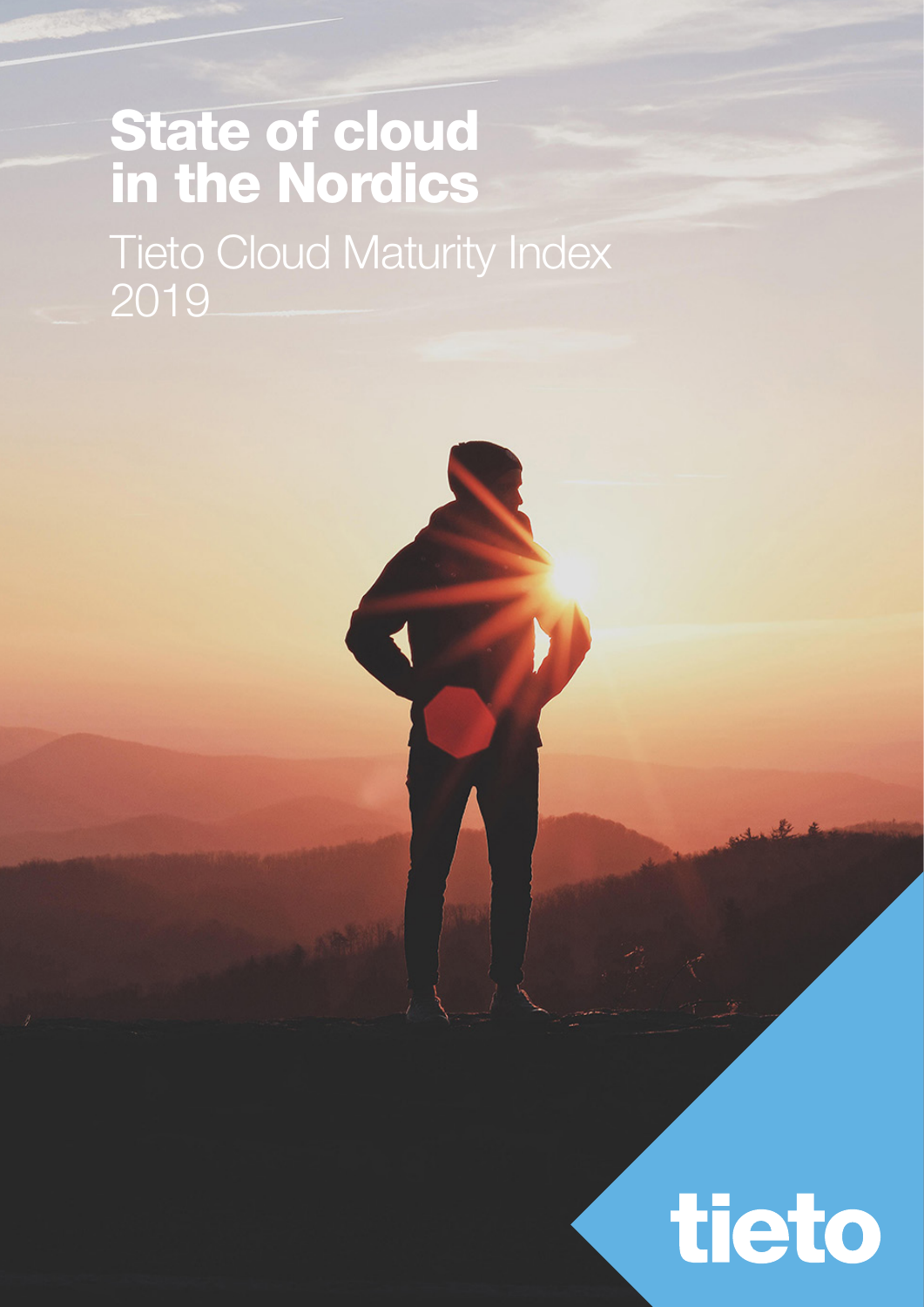# State of cloud in the Nordics

Cloud transformation has increasingly become a key enabler for digitalization and realizing data driven opportunities for organizations across the Nordics.

### 1. The gap between frontrunners and laggards is widening

The gap between individual top and bottom performers is widening, where the good are getting better and the bad are getting worse. Still only 18 percent of the organizations can be considered as cloud mature, compared with 14 percent in 2017. At the same time, the "Immature" category increased in size, from 11 to 13 percent. The research indicates that mature organizations use cloud services more than immature ones (97% vs. 87%, respectively) and are much more likely to exploit cloud advantages than others. Differences are highlighted in areas like cloud specific strategy and governance. As an example, 62 percent of Mature organizations have a cloud strategy in place for SaaS procurement while only 19 percent of Immature organizations do so.

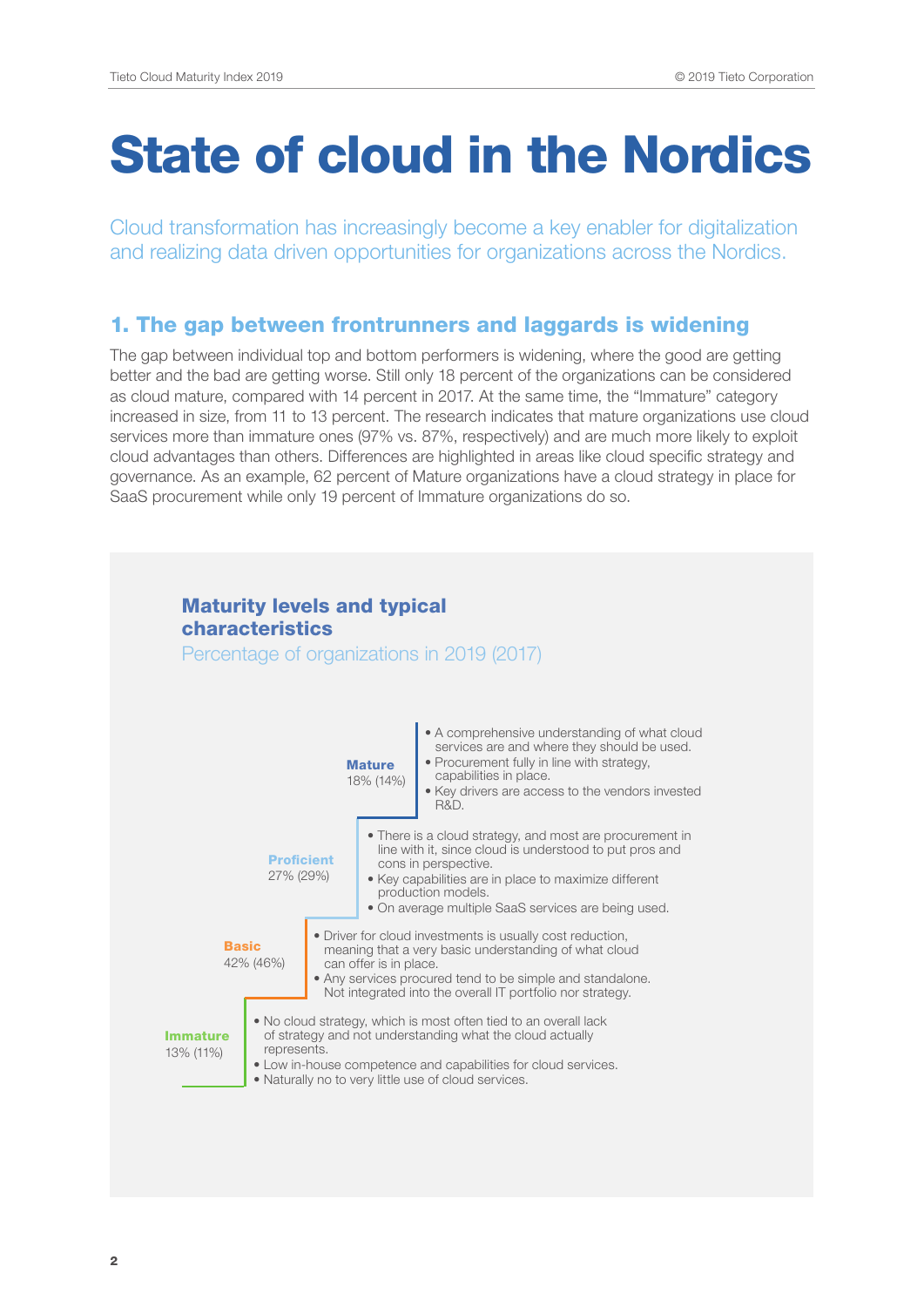### 2. Cloud strategy in place, the starting point

The cloud mature organizations display significantly lower strategic debt than their peers. For the first time, the distance between the top performers and the rest of the organizations has increased, creating a wider gap between the Mature and Immature organizations.

All mature organizations have a strategy in place for cloud services or an IT strategy that covers cloud as a delivery form. They also have a profound understanding of what the cloud is and what it can, and more importantly, cannot do. Their IT portfolios have been analysed from a perspective of potential forms of production and delivery. Strategic maturity leads to being more open for radical changes and rethinking IT production. Mature organizations dedicate more time and resources to strategic initiatives that provide the fundamentals of digital change, such as performance measurements, governance, and architecture.



#### Ratio strategic/operational maturity, 2015 to 2019

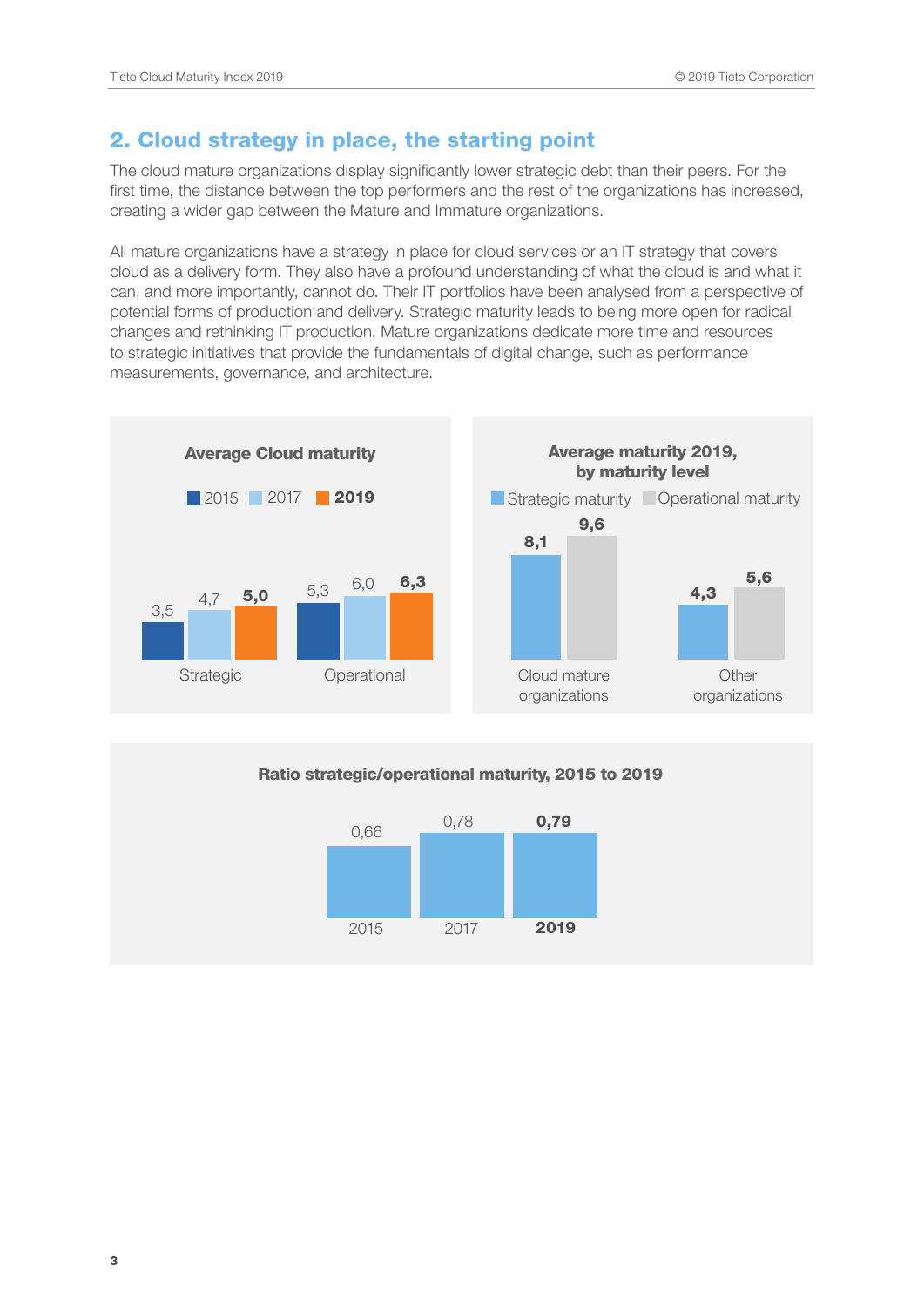### 3. National and vertical differences are decreasing

Norway and Finland are becoming more like Sweden, and all industries regardless of country show higher average levels of maturity for every year. Financial Services displays the highest aggregated cloud maturity, continuing the trend from previous years. Also, Manufacturing is catching up and IT has become a strategic need for business growth, creating the base for continued strong improvement of cloud maturity in the sector. Other industry verticals such as Public Sector and Retail are lagging, particularly in terms of strategic cloud maturity.



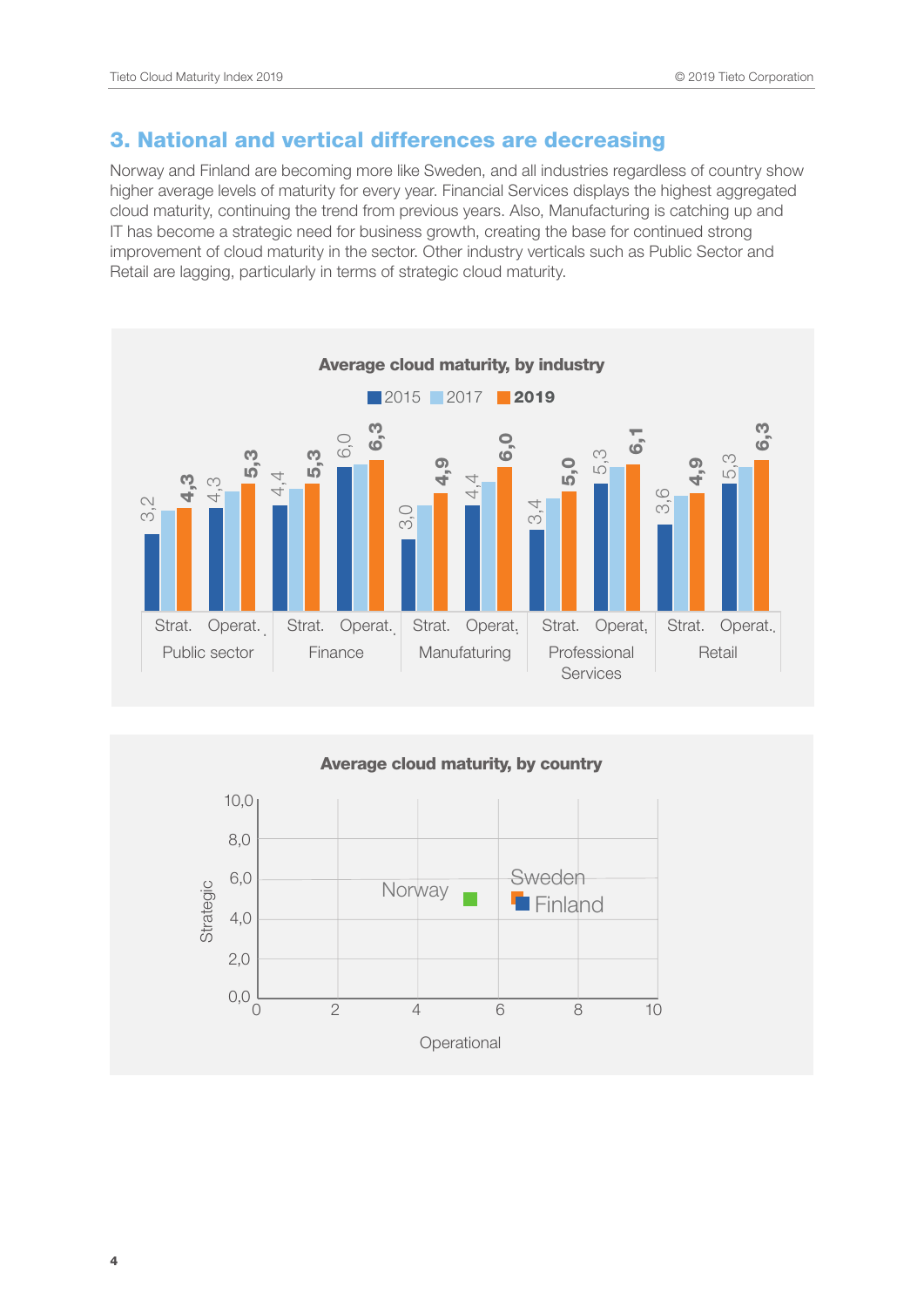## 4. Universal barriers for cloud adoption

Although many positive effects of using cloud services are recognized, there are numerous barriers to adoption. Some are more universal and perceived as barriers regardless of maturity level. For example, compliance with laws and regulations, cost of transition and the risk of platform and vendor lock-in are examples of universal barriers.

In addition, IT security is seen as a major barrier especially for mature organizations since they have a better understanding of real security issues. Also, as the use of cloud services has progressed, the need to integrate cloud services with other business solutions has emerged, which is seen as a risk for many organizations.



5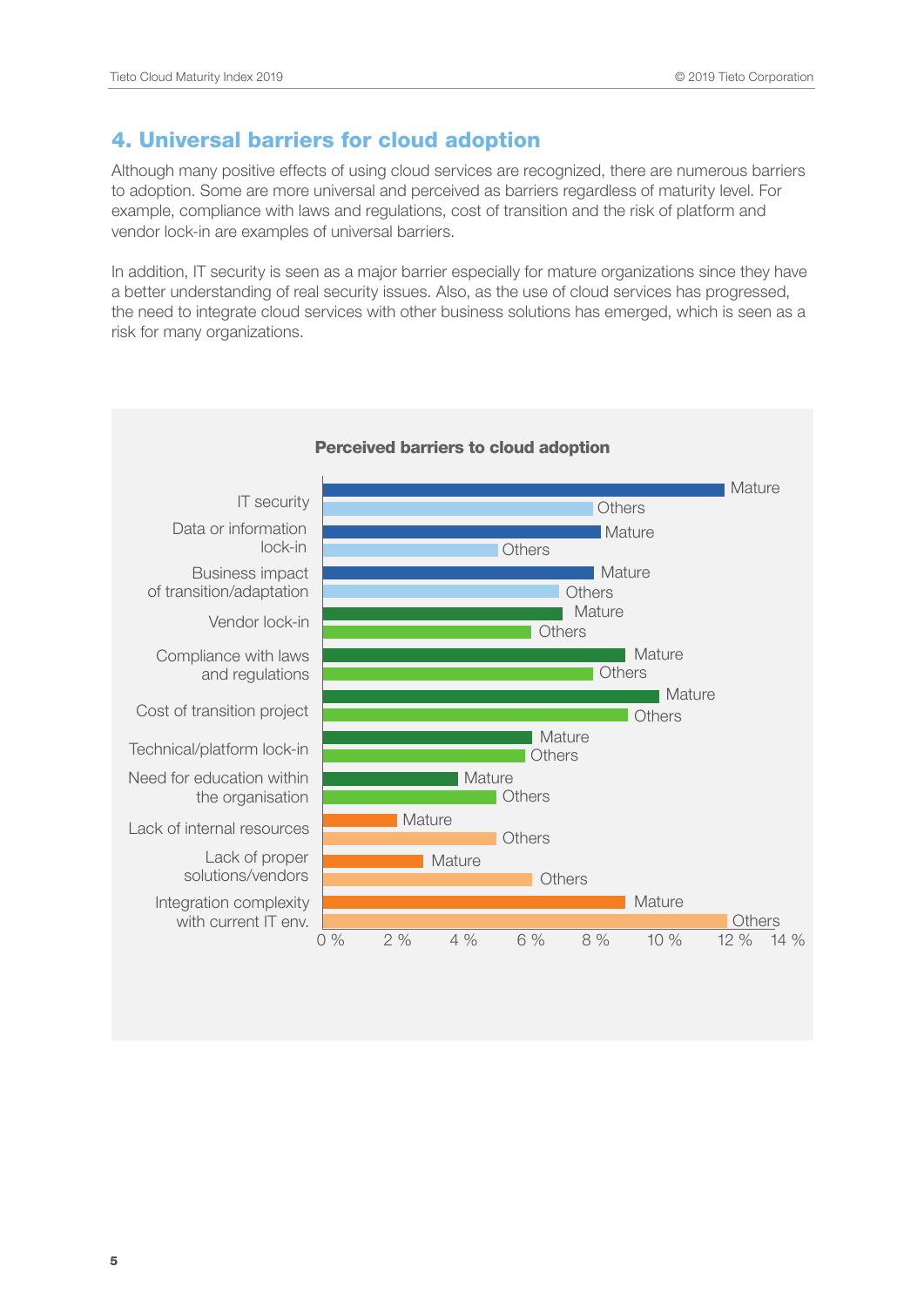### 5. Uncertainty around legal jurisdiction and physical location of data

When asked if legal jurisdiction and the physical location of data is a barrier to using more Cloud services, on average two out of five (38 percent) organizations stated that this is the case. This is particularly important for Swedish organizations (49 percent), compared with Finnish (33 percent) and Norwegian (38 percent) organizations.



### 6. Environmental impact entering many organizations' cloud agenda

Roughly one-half of the respondents are already considering the environmental impact of their cloud strategy, such as energy consumption or CO2 emissions. 44 percent of the mature organizations claim that they are considering the impact of their cloud agenda on the environment, while only 14 percent of the immature organizations provide the same answer. When asked if they will start investigating environmental considerations in the future, the share is 26 percent (mature organizations) and 33 percent (immature organizations), while 30 percent and 48 percent, respectively, state that this is not part of their cloud strategy at all.



#### 6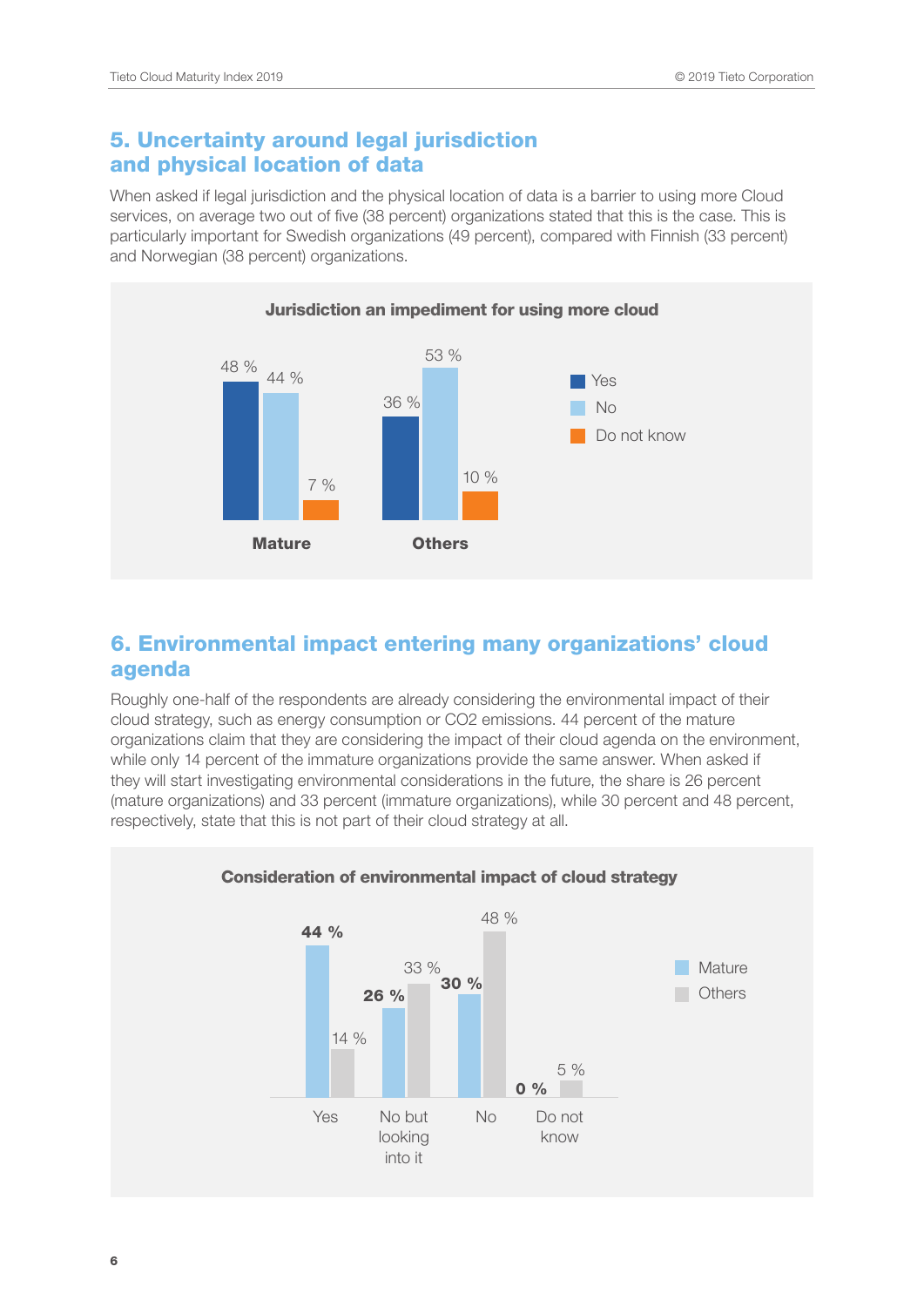### 7. Positive business impact of cloud

Higher cloud maturity has a positive business impact, including more efficient IT spend and a higher capacity to respond to changes and business needs. Cloud mature organizations average 20 percent lower costs in IT operations through the benefits of cloud services, and the IT spend pool available for innovation is 29 percent larger than that of their less mature peers (Chapter 9). Overall, cloud mature respondents assess their capacity to support core business needs significantly higher. Their capacity to support the digitization of the core business is 21 percent higher than peers and they are 15 percent more efficient in increasing business competitiveness. Even if these figures are self-assessed, they strongly indicate that mature organizations are better equipped to support their core business.

#### Cloud mature organizations

lower cost in IT operations

larger share of IT spending available for innovation

## $20 \%$  29 % 17 %

higher capacity to support business

#### Want more information?

Contact Timo Ahomäki [timo.ahomaki@tieto.com](mailto:timo.ahomaki%40tieto.com?subject=)

Tommy Persson [tommy.s.persson@tieto.com](mailto:tommy.s.persson%40tieto.com%20?subject=) 

Visit website for more details: [tieto.com/cloudmaturityindex](https://www.tieto.com/cloudmaturityindex?utm_source=download-material&utm_medium=short-paper&utm_campaign=cloud-maturity-index-2019)

# About Tieto Cloud Maturity Index

Tieto Cloud Maturity Index is based on a survey and interviews with 284 decision-makers in the private and public sectors in Sweden, Finland and Norway. It was conducted by research and analyst company Radar on behalf of Tieto during September and October 2019.

The research measures operational and strategic maturity among organizations and is based on around 30 key performance indicators, assumptions and self-assessed indices encompassing the entire lifecycle of cloud service application, ranging from business rationale, sourcing strategy and business knowledge to actual execution and return on investment. This is the fourth time that Tieto, together with Radar, conducts the study.